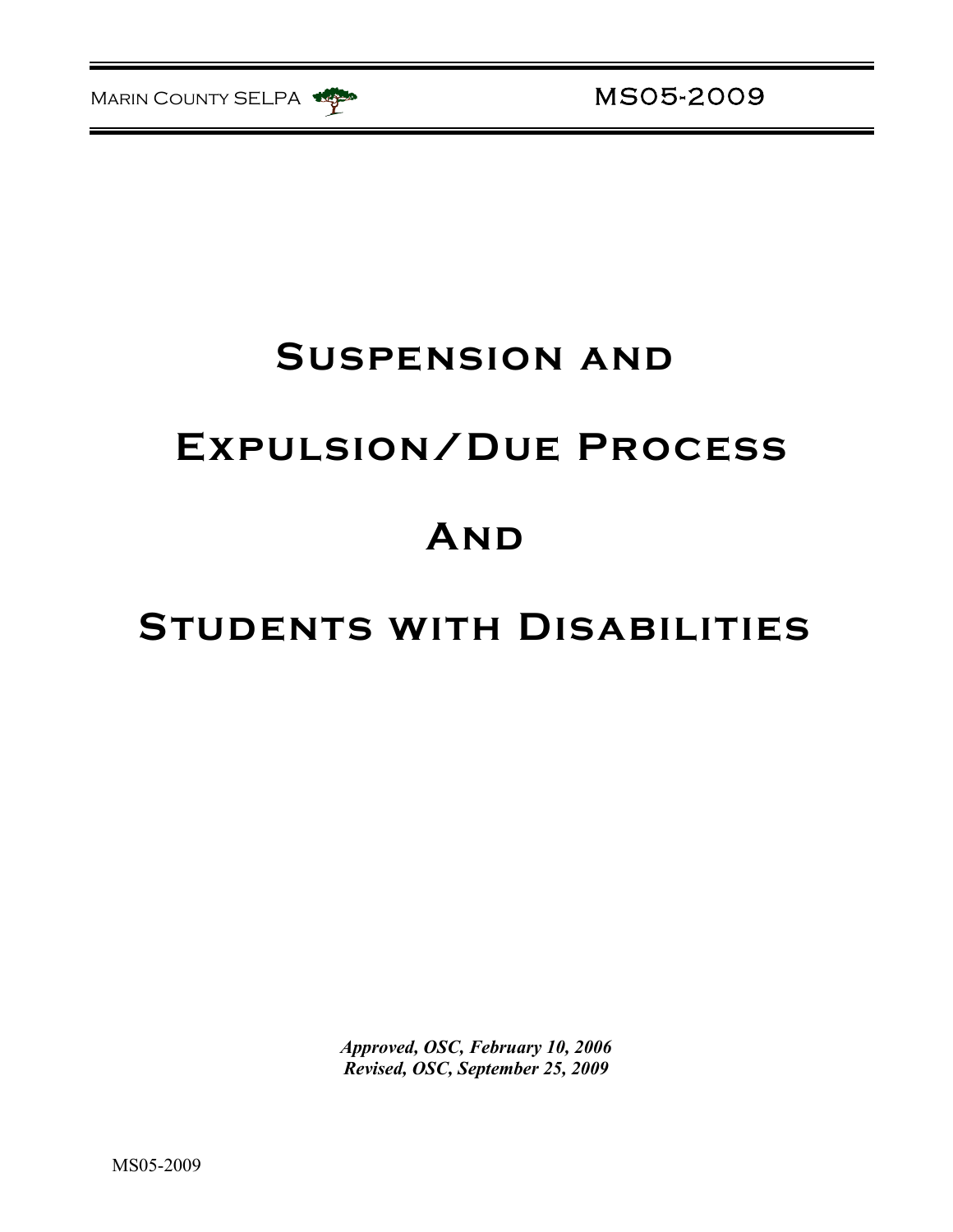### **SUSPENSION AND EXPULSION/DUE PROCESS – STUDENTS WITH DISABILITIES**

This policy is designed to provide support to Local Education Agencies in the Marin SELPA in determining appropriate options in the discipline of students with disabilities. This policy does not supersede district policies and procedures with respect to Board Policies on Discipline, Suspension or Expulsion. It is designed to provide support to school districts that may choose to use the opportunities outlined in this document.

A student identified as an individual with disabilities pursuant to the Individuals with Disabilities Education Improvement Act (IDEA 2004) is subject to the same grounds for suspension and expulsion that apply to students without disabilities.

### **Procedures for Students Not Yet Eligible for Special Education Services**

A student who has not been identified as an individual with disabilities pursuant to IDEA and who has violated the district's disciplinary procedures may assert the procedural safeguards granted under this administrative regulation only if the district had knowledge that the student was disabled before the behavior occurred.

The district shall be deemed to have knowledge that the student had a disability if one of the following conditions exists:

1. The parent/guardian has expressed concern in writing, to supervisory or administrative personnel, or to a teacher of the student that the student is in need of special education or related services; and

2. The parent/guardian has requested an initial evaluation of the student for special education pursuant to federal law; or

3. The teacher of the student or other district personnel has expressed specific concern about a pattern of behavior demonstrated by the student to the district's Director of Special Education or to other supervisory personnel.

The district would be deemed to not have knowledge as specified in items # 1-3 above if the parent/guardian has not allowed an initial evaluation of the student or has refused services, or if the student has been evaluated and it was determined that the student was not a child with a disability.

If it is determined that the district did not have knowledge that the student was disabled prior to taking disciplinary action against the student, then the student shall be disciplined in accordance with procedures established for students without disabilities.

If a request is made for an evaluation of a student during the time period in which the student is subject to disciplinary measures, the evaluation shall be conducted in an expedited manner. Until the evaluation is completed, the student shall remain in the educational placement determined by school authorities.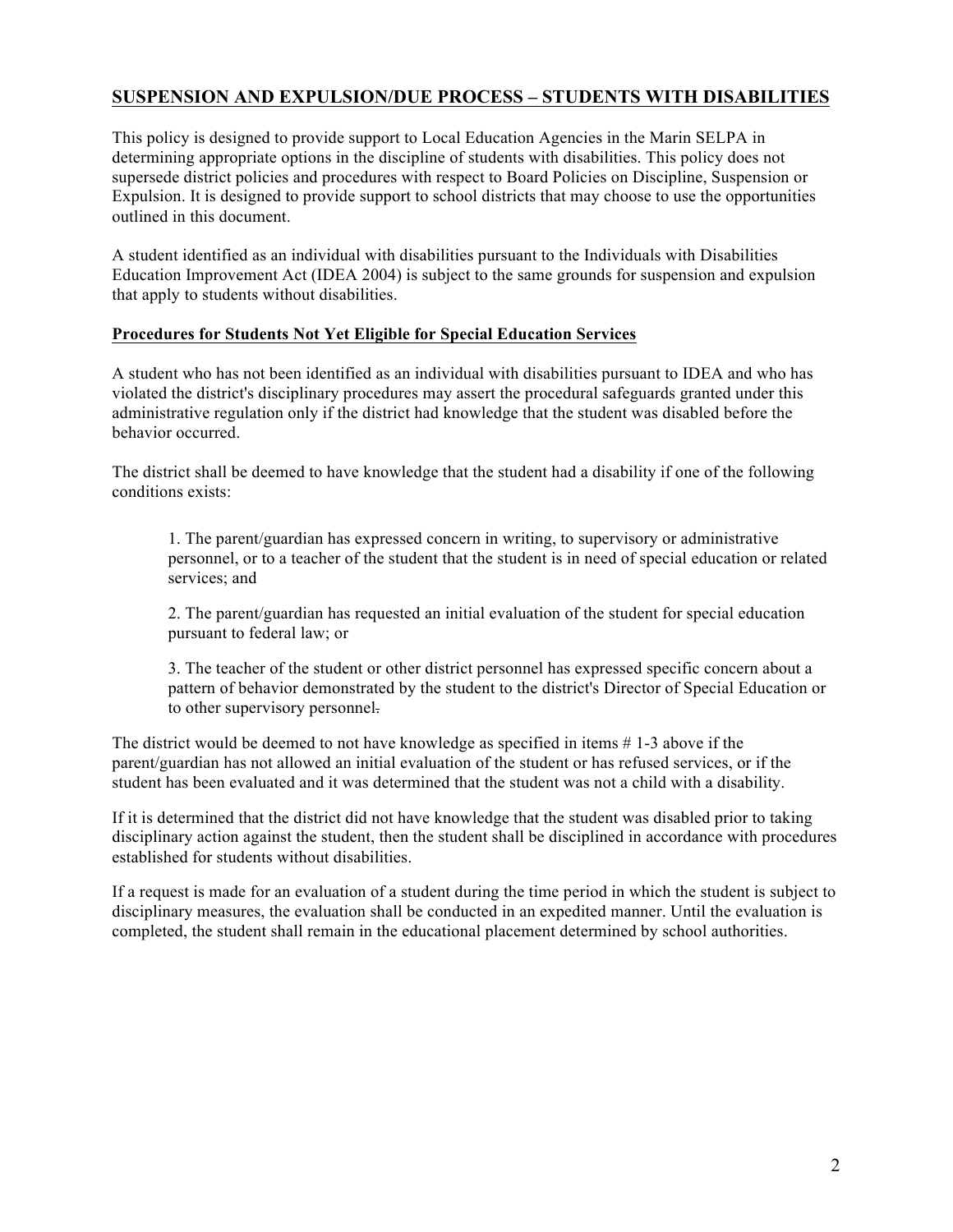## **Disciplinary Change of Placement.**

*A disciplinary change of placement always includes a recommendation for expulsion and an extension of a student's suspension pending an expulsion decision, if the extension of suspension exceeds a total of ten (10) school days of suspension. A disciplinary change in placement may also include suspensions during the school year in excess of ten (10) school days, as determined at the discretion of the school or district personnel when a "change of placement" has occurred based on analysis of the following factors:*

A. The student has been subjected to a series of removals that constitute a pattern—

1. because the series of removals total more than ten (10) school days in a school year;

2. because the student's behavior is substantially similar to the student's behavior in previous incidents that resulted in the series of removals; and

3. because of such additional factors as the length of each removal, the total amount of time the child has been removed, and the proximity of the removals to one another .

*If a student with a disability is recommended for a disciplinary change of placement such as expulsion, the District must take the following steps before making a final decision:*

- A. Manifestation Determination.
- 1. A manifestation determination must be made if school personnel seek to impose a suspension beyond ten (10) school days in a school year that will change the student's placement, or if school personnel have recommended an expulsion.
- 2. Within ten (10) school days of the decision to change the placement of a student with a disability for disciplinary reasons, the District, the parent, and relevant members of the student's IEP Team (as determined by the District and parent) shall review all relevant information in the student's file, including:
	- a. the student's IEP;
	- b. any teacher observations;
	- c. any relevant information provided by the parents.
- 3. During the review of all relevant information, the District, the parent, and relevant members of the student's IEP Team must determine:
	- a. if the conduct in question was caused by, or had a direct and substantial relationship to, the student's disability; or
	- b. if the conduct in question was the direct result of the District's failure to implement the IEP.
- 4. Not a Manifestation of the Student's Disability. If it is determined that the conduct in question was not a manifestation of the student's disability, the action described in A.1., above, may proceed following the same process used for general education students. In the case of a recommendation for expulsion, see paragraph C.4., below, regarding placement during the pendency of an expulsion proceeding.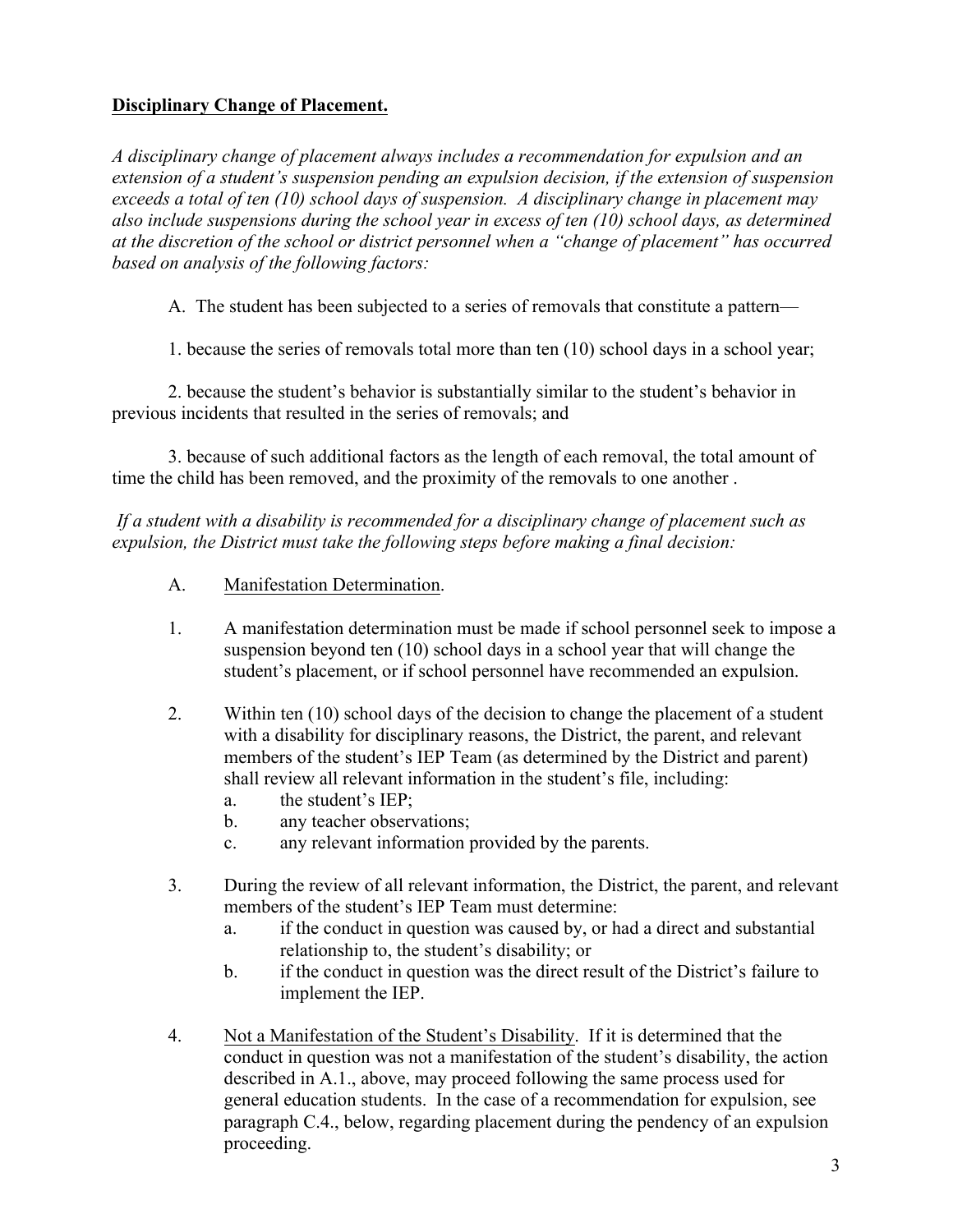- 5. Is a Manifestation of the Student's Disability. If it is determined that the conduct in question was a manifestation of the student's disability, the action described in A.1., above, may not proceed. Instead, the student's IEP Team shall do one of the following:
	- a. If the student did not have a behavior intervention plan in place prior to the misconduct:
		- i. conduct a functional behavioral assessment of the student;
		- ii. implement a behavioral intervention plan for the student; and
		- iii. return the student to the placement from which the student was removed (except as provided in paragraph B, below), or obtain agreement from the parent to change the student's placement as part of the behavior intervention plan.
	- b. If the student did have a behavior intervention plan in place prior to the misconduct:
		- i. review the behavior intervention plan; and
		- ii. modify the plan, as necessary, to address the behavior; and
		- iii. return the student to the placement from which the student was removed (except as provided in paragraph B, below), or obtain agreement from the parent and the District to change the student's placement as part of the modification of the behavior intervention plan.
- B. Interim Alternative Educational Setting.
- 1. School personnel may remove a student to an interim alternative educational setting determined by the student's IEP Team for not more than 45 school days regardless of whether the behavior is determined to be a manifestation of the student's disability if the student commits one or more of the following offenses:
	- a. carries or possesses a weapon to or at school, on school premises, or to or at a school function under the jurisdiction of any State or local educational agency;

Weapon is defined as:

A weapon, device, instrument, material, or substance, animate or inanimate, that is used for, or is readily capable of, causing death or serious bodily injury, but not including a pocket knife with a blade of less than 2½ inches in length.

b. knowingly possesses or uses illegal drugs or sells a controlled substance while at school, on school premises, or at a school function under the jurisdiction of a State or local educational agency;

Illegal Drug is defined as:

A controlled substance but does not include a controlled substance that is legally possessed or used under the supervision of a licensed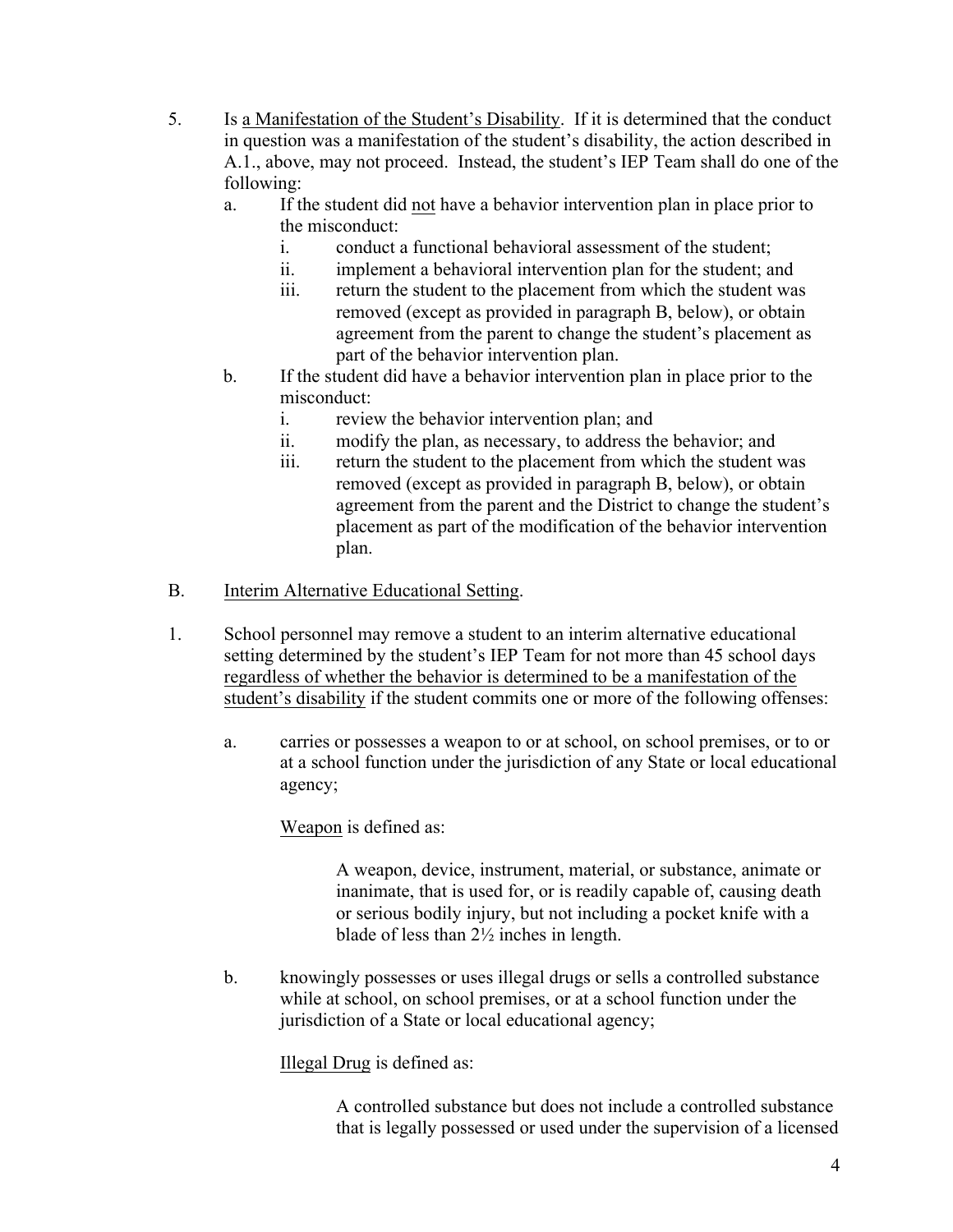health-care professional or that is legally possessed or used under any other authority of the Controlled Substances Act or any other provision of Federal law.

Controlled Substance is defined as:

A drug or other substance identified under schedule I, II, III, IV, or V in section 202(c) of the Controlled Substances Act (21 U.S.C. 812(c)).

c. inflicts serious bodily injury upon another person while at school, on school premises, or at a school function under the jurisdiction of a State or local educational agency.

### Serious Bodily Injury is defined as:

Bodily injury which involves a substantial risk of death, extreme physical pain, protracted and obvious disfigurement, or protracted loss or impairment of the function of a bodily member, organ, or mental faculty.

- C. Extension of Suspension. When a student with a disability is recommended for expulsion, the student's initial suspension may be extended in the following manner:
- 1. The Superintendent or designee may extend the student's suspension so that the total number of days suspended does not exceed 10 consecutive school days. For example, if the student is initially suspended for 5 school days, the student's suspension typically may be extended for up to an additional 5 school days for a total suspension of 10 school days.
- 2. The extension of suspension may only be imposed if the Superintendent or designee has determined, following a meeting to which the student and the student's parent are invited to participate, that the presence of the student at the school or in an alternative school placement would cause a danger to persons or property or a threat of disrupting the instructional process.
- 3. If a student or the student's parent requests a meeting to discuss the original suspension, the Superintendent may determine at that meeting whether to extend the suspension.
- 4. If it is determined that the student's misconduct was not a manifestation of his or her disability, and if the student's suspension was extended, the student shall:
	- a. be placed in, or continue in, an interim alternative educational placement as set forth in B., above, for not more than 45 school days; or
	- b. be placed in an interim alternative educational setting determined by the student's IEP Team pending the Governing Board's decision on the recommendation for expulsion.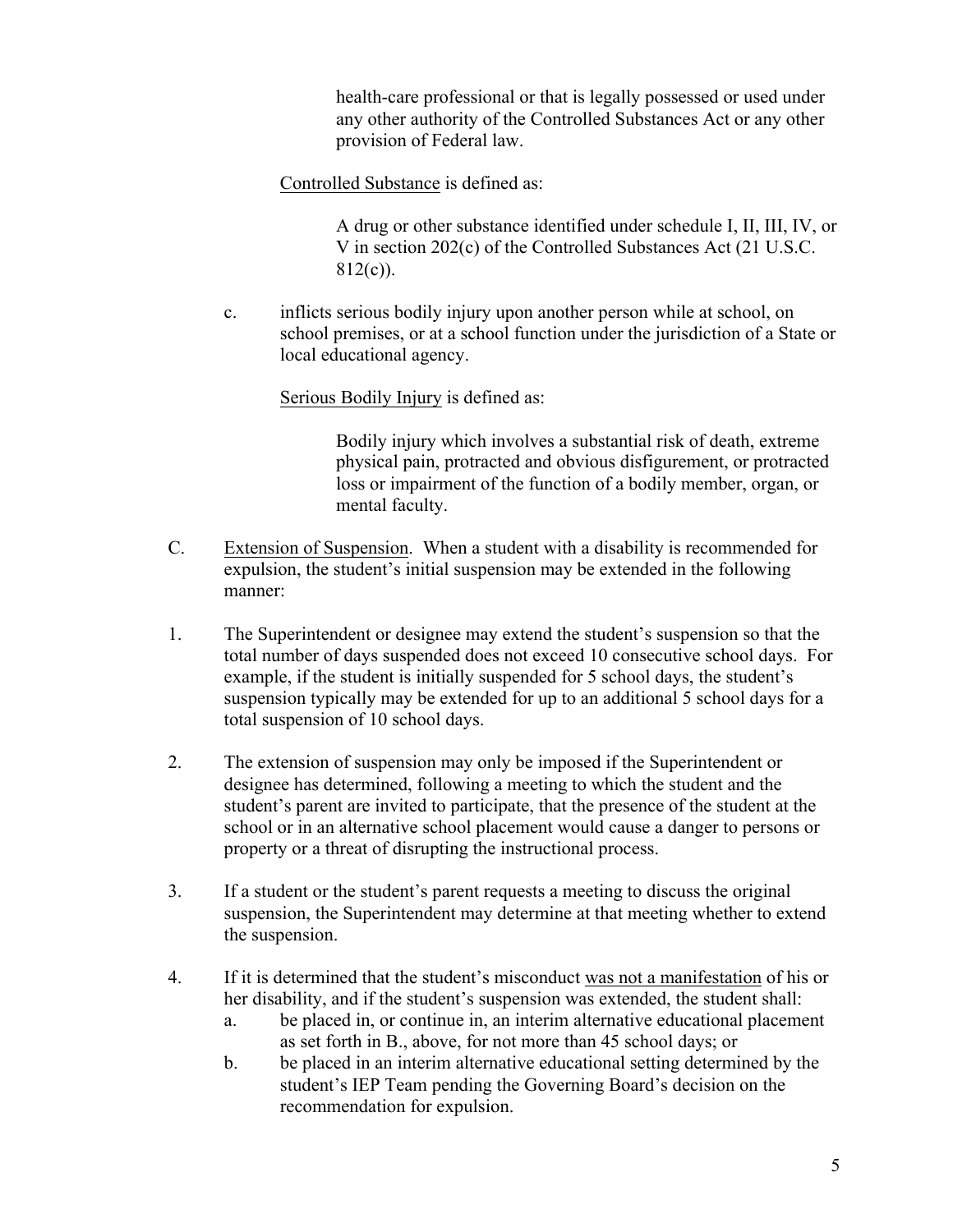- D. Free, Appropriate Public Education. If a student with a disability is removed from the current placement or suspended for more than ten days in a school year, the student shall continue to receive a free and appropriate public education as determined by the IEP team so as to enable the student to continue to participate in the general education curriculum in another setting and to progress toward meeting the student's IEP goals. The student shall also receive, as appropriate, a functional behavioral assessment, behavioral intervention services and modifications, that are designed to address the misconduct so that it does not recur.
- E. Appeal. If the parent of a student with a disability disagrees with the manifestation determination or with a decision regarding the student's placement, the parent may request an expedited due process hearing. If the District believes that maintaining a student's current placement is substantially likely to result in injury to the student or to others, the District may request an expedited due process hearing. While the parent or the District's due process hearing request is pending resolution, the student shall remain in his or her interim alternative educational placement until a decision by the administrative law judge or until the expiration of the disciplinary placement, whichever occurs first, unless the parent and the District agree otherwise.
- F. Notification. Not later than the date on which the decision to take disciplinary action that will result in a change in placement is made, the District shall notify the parents of that decision, and notify the parents of their special education procedural safeguards.
- G. Student with a Disability Defined. For purposes of these regulations, the use of the term "student with a disability" refers to a student with exceptional needs who is eligible for special education services pursuant to the Individuals with Disabilities Education Improvement Act (IDEA 2004) (20 U.S.C. § 1415 and following).

### Notification to Law Enforcement Authorities

Prior to the suspension or expulsion of any student, the principal or designee shall notify appropriate city or county law enforcement authorities of any student acts of assault which may have violated Penal Code 245.

The principal or designee also shall notify appropriate city or county law enforcement authorities of any student acts which may involve the possession or sale of narcotics or of a controlled substance or possession of weapons or firearms in violation of Penal Code 626.9 and 626.10.

Within one school day after a student's suspension or expulsion, the principal or designee shall notify appropriate city or county law enforcement authorities, by telephone or other appropriate means, of any student acts which may violate Education Code 48900(c) or (d), relating to the possession, use, offering or sale of controlled substances, alcohol or intoxicants of any kind.